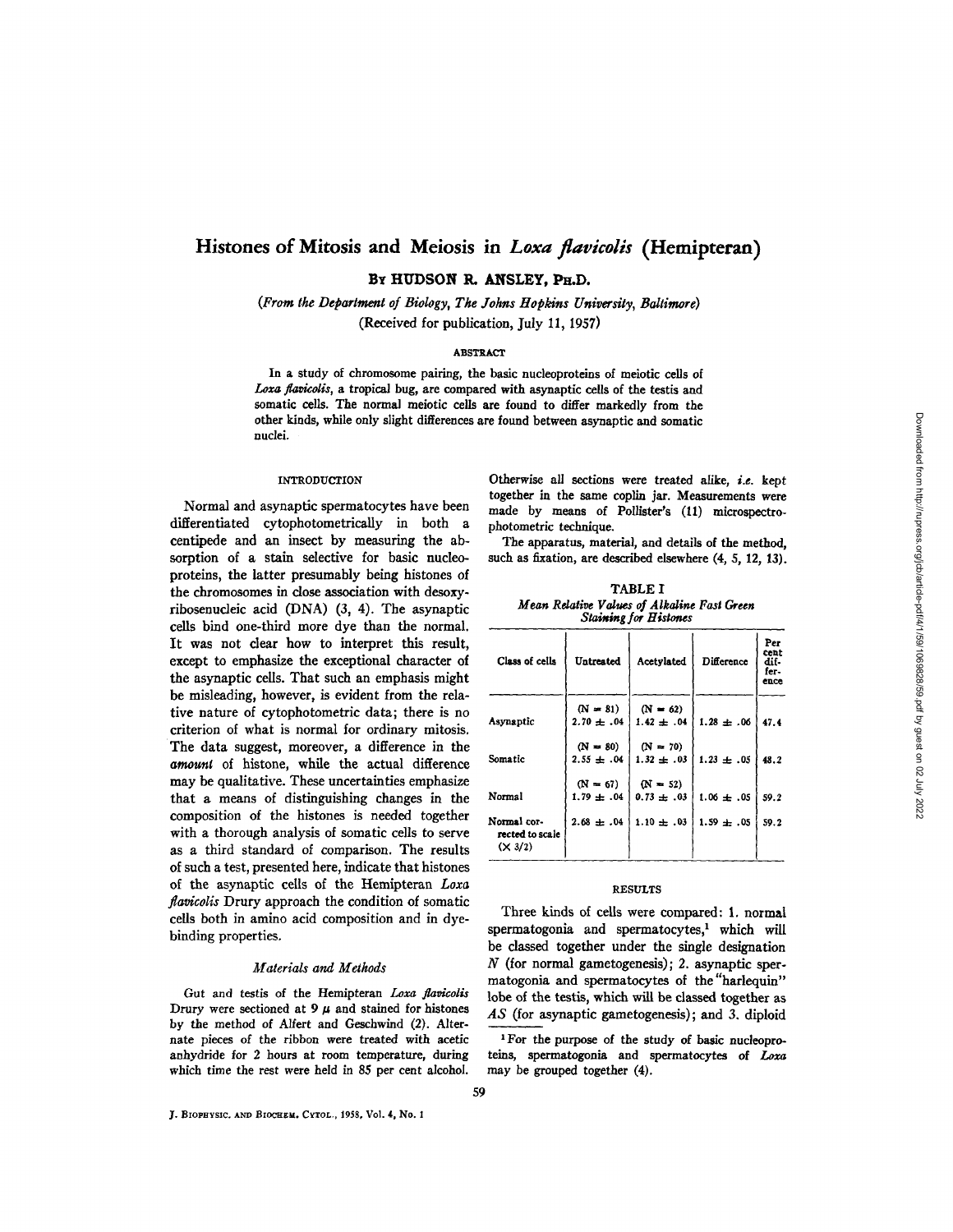cells of the gut, which will be designated as S (for somatic nuclei).

The normal  $(N)$  nuclei of the testis have a mean relative value of 1.79  $\pm$  .04 for basic nucleoproteins (histones). The value for acetylated  $N$  nuclei was  $0.73 \pm .03$ . The staining reaction was reduced 59.2 per cent by the application of acetic anhydride before staining.

The asynaptic  $(AS)$  nuclei of the testis have a mean relative value of 2.70  $\pm$  .04 for basic nucleo-



FIG. 1. The frequency distribution of the measurements of histones from the Alfert-Geschwind reaction are presented by means of histograms. In all histograms the ordinate represents the number of nuclei measured; the abscissa represents the relative amount of histone. Each pair of histograms is devoted to a separate class of cells, as indicated by the label. The solid line represents untreated nuclei; the broken line represents acetylated nuclei.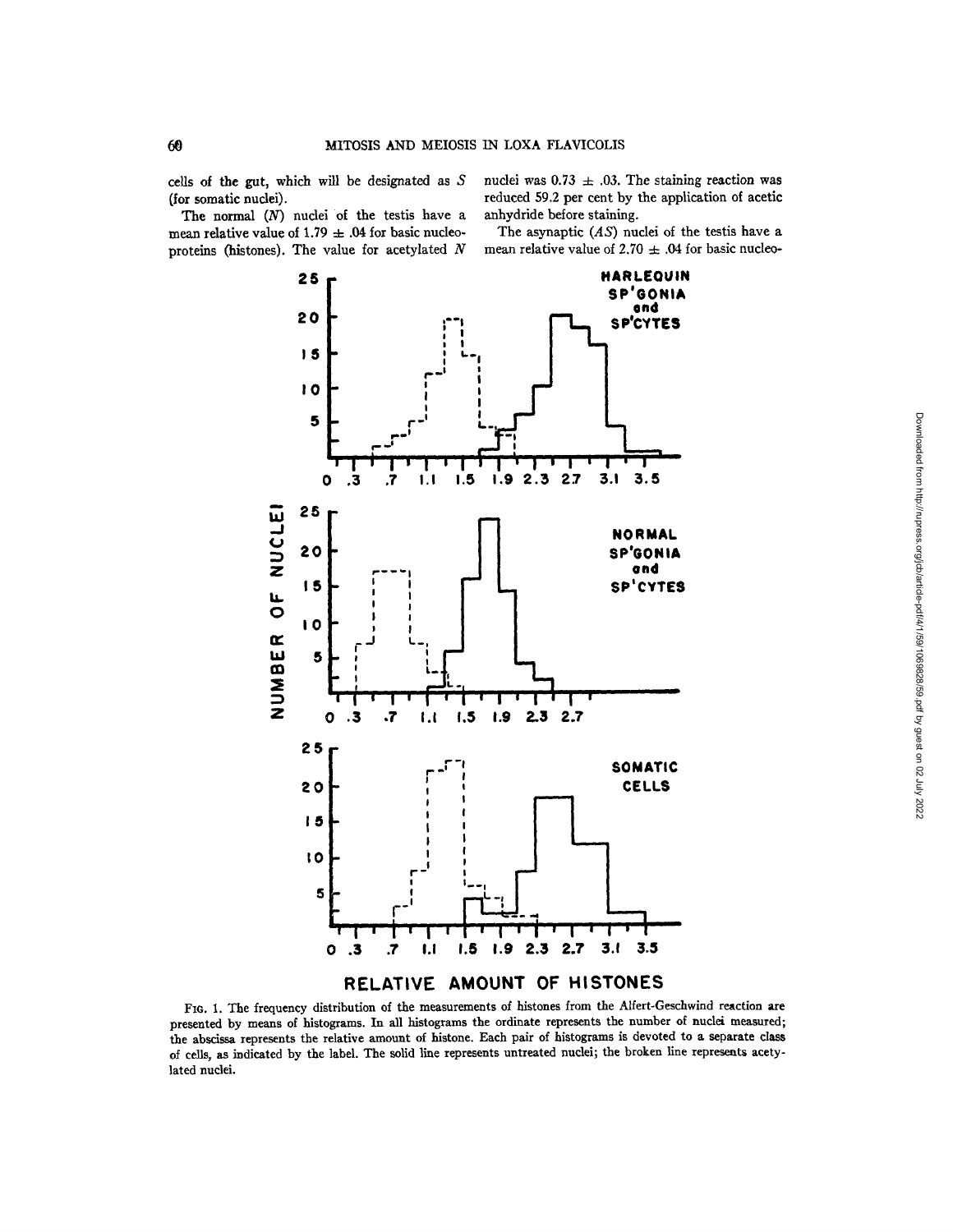proteins. After acetylation the AS value is 1.42  $\pm$ .04. The reduction in staining amounts to 47.4 per cent. These values are close to the findings for the somatic (S) nuclei. Untreated S nuclei have a mean relative value of 2.55  $\pm$  .04. For acetylated S nuclei the value is  $1.32 \pm .03$ , showing a reduction of 48.2 per cent. These values are summarized in Table I, and the frequency distribution of the data is presented in Fig. 1.

The disparity between the normal meiotic  $(N)$ group of cells and both the *AS* and S groups is the most palpable result. Not only do the mean values, representing total nuclear dye content, uphold this disparity (of about one-third), but also the per cent reduction in the values after acetylation. In this latter respect the  $N$  cells show approximately an 11 per cent greater reduction than the *AS* and S cells. The N values may be brought into scale with those to which they are compared *(i.e.,* the *AS* and S values) by multiplying by 3/2, which is the *AS/N* factor (4). Then the differences of the means may be tested directly. When this is done the 11 per cent difference is found to be significant at the 0.01 level of confidence. By contrast the 1 per cent differencebetween the *AS* and S groups is not significant.

Although the mean amounts of basic nudeoproteins of *AS* and S nuclei closely approximate one another, they also differ significantly, but so small a difference (5 per cent), even though it has statistical significance, cannot be stressed, owing to the error of the method, which is of about the same magnitude. Such a difference was noted before; histones of somatic nuclei of a centipede, *Scutigera forceps,* give somewhat lower values than asynaptic cells of the testis whether the Alfert-Geschwind or the Millon reaction of Pollister is used (3). This small difference might be accounted for by the fact that asynaptic cells do not behave like somatic ceils, since a reduction in chromosome number and some sort of pairing occur in them. Equally good is the explanation that the chromatin of somatic nuclei is distributed differently from that of meiotic nuclei. In this regard, however, it is important to observe that no such difference is found with the Feulgen stain in the same preparations, and photographs of alkaline Fast Green and Feulgen preparations are indistinguishable (4).

## DISCUSSION

The groups mainly responsible for staining by the Alfert-Geschwind reaction are the guanidine groups of arginine and the e-amino groups of lysine. Only about one-third of the  $\alpha$ -amino groups and less than one-tenth of the imidazole groups of histidine can be expected to bind dye (1, 2, 8). Acetylation at room temperature primarily affects the  $\epsilon$ -amino groups of lysine, but not the guanidine groups of arginine (10), and acts mainly to block the staining of lysine. The results suggest that the nuclei of normal spermatogonia and spermatocytes contain a greater proportion of lysine than do asynaptic or somatic nuclei, and correspondingly a smaller proportion of arginine. It is unlikely that the difference is so simple, however; differential association of histones with other proteins *(i.e.* masking) (7) or differential response to fixation would give the same effect.

Normal meiosis is thus correlated with a decrease in the amount of dye bound and probably with a change in the amino acid composition of the histones. Since this difference characterizes the spermatogonial generations as well as the spermatocytes, it is thus possible to distinguish gametogenic from somatic cells. Asynaptic cells of the testis approximate the somatic condition *in Loxa.* With respect to lysine and arginine, asynaptic and somatic cells appear the same, while with respect to the amount of dye bound they differ but slightly. That is to say, the asynaptic cells of *Loxa* develop, or rather keep, somatic histone properties.

The asynaptic cells of both *Loxa* and *Scutigera*  exhibit a well regulated reduction and therefore pairing, thought to be of a touch-and-go nature (3, 4). It should be recalled that somatic cells under certain conditions can do the same (9). The lysine-plus, low dye-binding histones, if that is what has been found in normal meiosis, are characteristic of bivalent formation only and may not be essential for crossing over. Genetic studies of asynaptic mutants of maize and tomatoes show no reduction in the rate of crossing over (6, 14). It is not known what the state of the histones in asynaptic maize and tomatoes is, however, nor have the genetic consequences of somatic reduction been analyzed. Hence the *genetic* import of the low dye-binding histones cannot be postulated.

The involvement of histones in meiosis is adduced as a concomitant of those pairing maneuvers which result in the tetrad configuration of homologues, as opposed to touch-and-go pairing of chromosomes which are already condensed. It would appear that the histones of chromosomes have at least two "normal" states--the ga